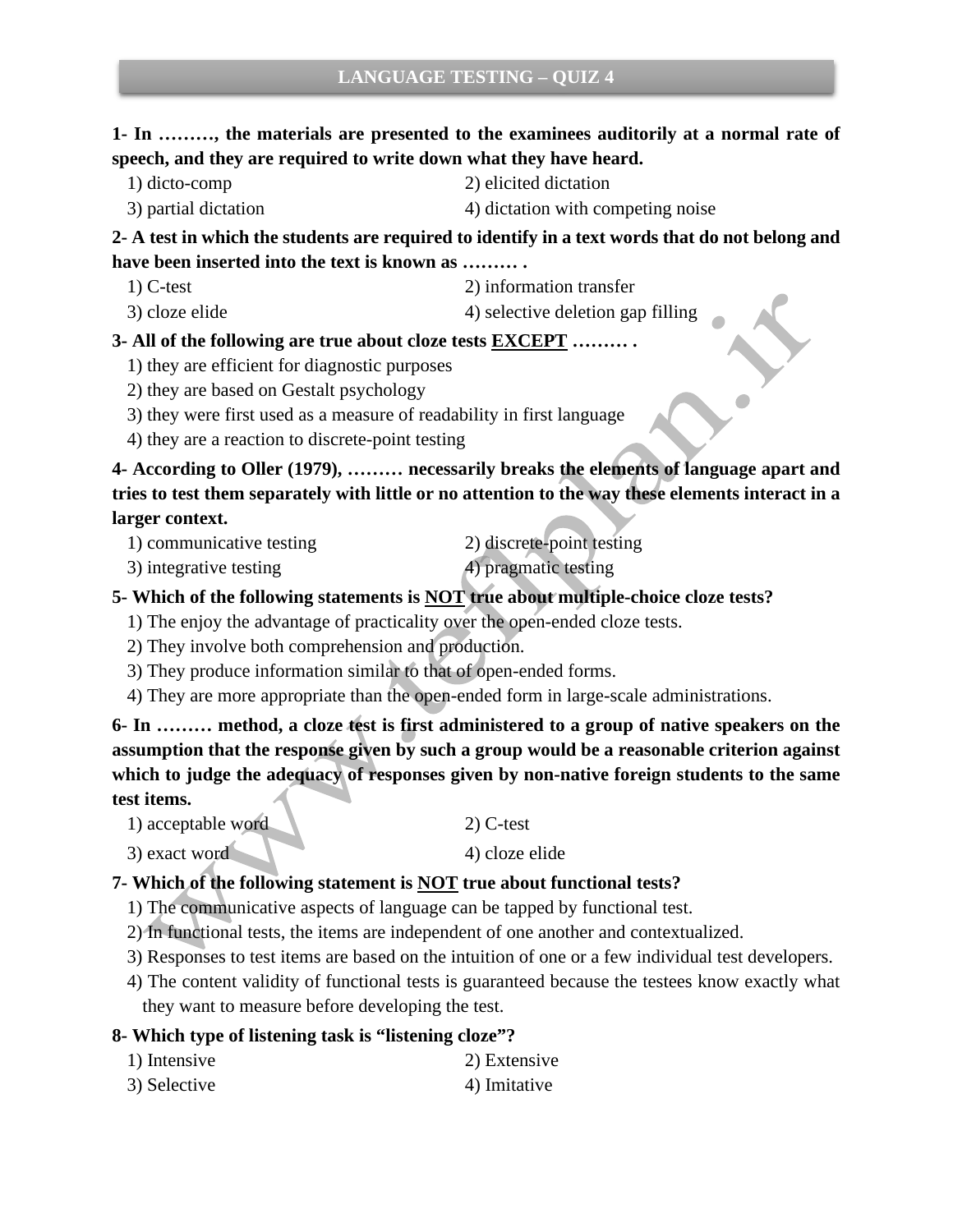# **9- All of the following are among characteristics of pre-scientific movement in language testing EXCEPT ……… .**

1) translation and free composition tests were developed by classroom teachers

2) there were no language testing specialists

3) this movement was influenced by behavioral psychology

4) lack of concern with concepts like objectivity, reliability, and validity

**10- A test of ability to use correctly the perfect tenses of verbs or to supply correct prepositions may be termed a(n) ……… test.**

- 1) integrative 2) discrete-point
- 3) pragmatic 4) standardized

#### **11- As a dictation-type test, dicto-comp ……… .**

1) is partial dictation with some deletions

2) is a technique between writing and reading

3) includes a passage presented in both oral and written forms

4) requires testees to write the whole passage after they listen to it

**12- ……… tests are those designed to use several skills at one time, or more precisely, to employ different channels and /or modes of the language simultaneously and in the context of extended text or discourse.**

1) Pragmatic 2) Integrative

3) Discrete-point 4) Functional

**13- Which of the following statements about integrative-sociolinguistic movement in language testing is FALSE?**

1) It has its roots in the argument that language is creative.

2) It argued that communicative competence hinged on knowledge of language appropriate for different situations.

3) Language is more than the sum of the discrete parts.

4) Language tests became increasingly objective and precise.

**14- In ……… method of scoring a cloze test, when a word violates minor rules of contextual constraints, it should be logically given more credit than a word violating major rules of contextual constraints.** 

- 1) elicited imitation 2) exact word method
	-
- 

3) acceptable word method 4) weighted response method

#### **15- What kind of listening task is this?**

*Test-takers hear a passage recited three times: first at normal speed; then with long pauses between phrases during which time test-takers write down what they have heard; and finally at normal speed once more so they can check their work and proofread.*

- 1) Extensive 2) Responsive 3) Interactive 4) Perceptive
-